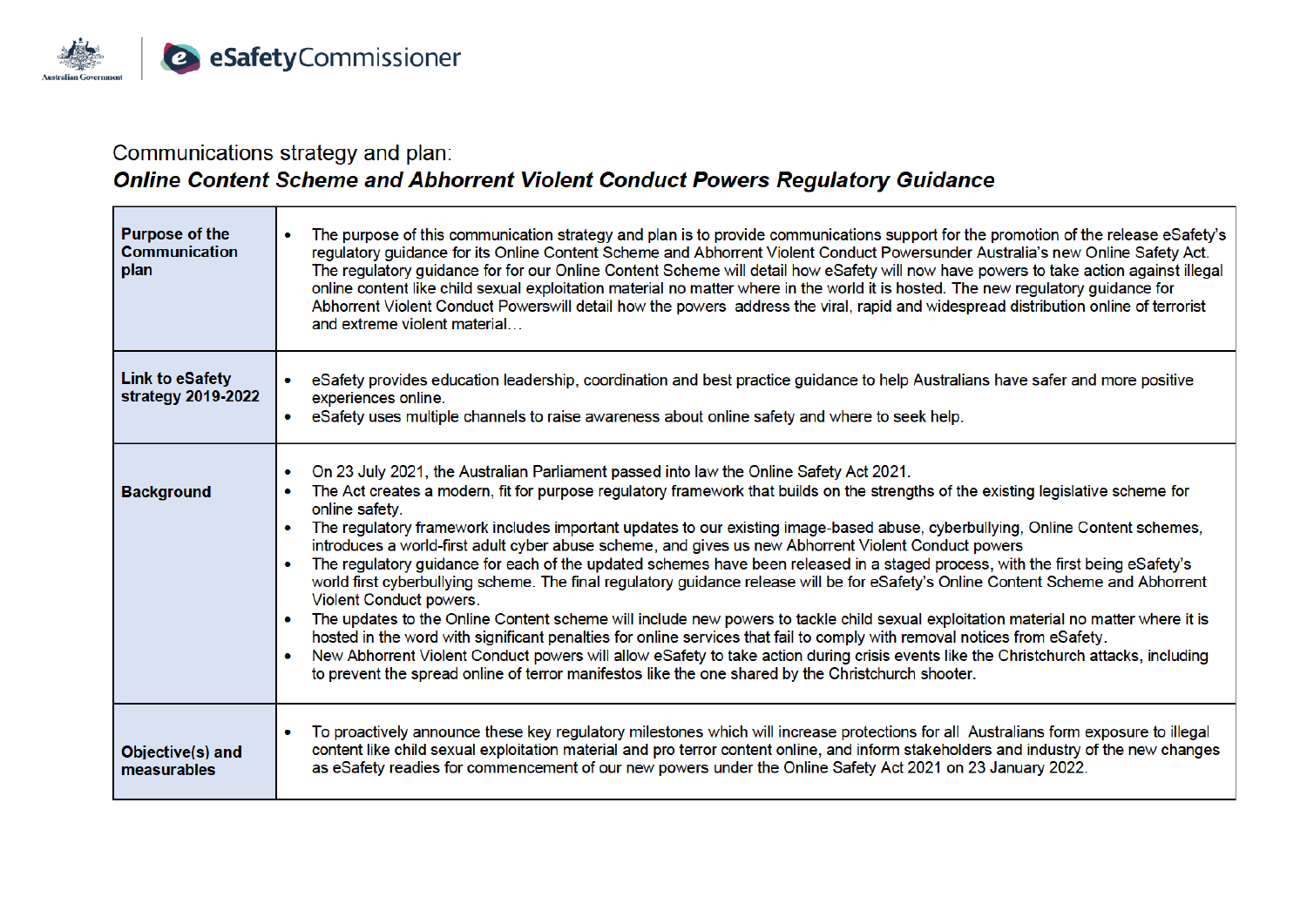

| <b>Target Audience(s)</b>                       | Media<br>General public<br>Industry<br>$\bullet$                                                                                                                                                                                                                                                                                                                                                                                                                                                                                                                                                                                                                                                                                                                                                                                                                                                                                                                                                                                                                                                                                                                                                                                                                                                                                                                                                                                                                                                                                                                                                                                                                                                                                                                                                                                                                                                                                                                                                                                                                                                                                                                                                                                                                                                                                                                                                                                                                                                                                                                                                                                                                                                                                                                                                                                 |
|-------------------------------------------------|----------------------------------------------------------------------------------------------------------------------------------------------------------------------------------------------------------------------------------------------------------------------------------------------------------------------------------------------------------------------------------------------------------------------------------------------------------------------------------------------------------------------------------------------------------------------------------------------------------------------------------------------------------------------------------------------------------------------------------------------------------------------------------------------------------------------------------------------------------------------------------------------------------------------------------------------------------------------------------------------------------------------------------------------------------------------------------------------------------------------------------------------------------------------------------------------------------------------------------------------------------------------------------------------------------------------------------------------------------------------------------------------------------------------------------------------------------------------------------------------------------------------------------------------------------------------------------------------------------------------------------------------------------------------------------------------------------------------------------------------------------------------------------------------------------------------------------------------------------------------------------------------------------------------------------------------------------------------------------------------------------------------------------------------------------------------------------------------------------------------------------------------------------------------------------------------------------------------------------------------------------------------------------------------------------------------------------------------------------------------------------------------------------------------------------------------------------------------------------------------------------------------------------------------------------------------------------------------------------------------------------------------------------------------------------------------------------------------------------------------------------------------------------------------------------------------------------|
| <b>Key overarching</b><br>proactive<br>messages | Six years ago, we became the Children's eSafety Commissioner, the first government online safety regulator in the world with a<br>focus on protecting Australian children online.<br>But in this short time, we've seen our remit widen to the protection of all Australians.<br>$\bullet$<br>Under the Online Safety Act 2021, we will wield expanded powers to protect all Australians on all platforms where harm is occurring.<br>$\bullet$<br>And this includes important updates to our Online Content Scheme which tackles illegal and restricted online content like the<br>$\bullet$<br>production and sharing of child sexual exploitation material.<br>One of eSafety's main focuses since we were created in 2015 has been protecting children online and one of the ways we are<br>$\bullet$<br>achieving this is by tackling the online proliferation and trade in child sexual exploitation material.<br>Australia's Online Content Scheme has been in operation for over 20 years and through it we have been very successful within our<br>۰<br>own borders, to the point that very little if any child sexual exploitation material is actually hosted in Australia.<br>But of course, Australians are still exposed to this very harmful material through sites and apps that operate from more permissive<br>$\bullet$<br>hosting environments overseas.<br>In 2020, we saw a 90% increase in reports coming to us compared to 2019, with the majority involving child sexual exploitation<br>$\bullet$<br>material. Sadly, we have seen a continuation of this elevated level in 2021. With these new powers, we will now be able to take real<br>action against these online service providers.<br>This includes material or potentially websites being delinked on search engines, and apps being removed from app stores, where<br>$\bullet$<br>certain criteria are met.<br>• As a last resort, eSafety may also apply for a Federal Court order that the provider of a particular social media service, relevant<br>electronic service, designated internet service, or internet carriage service stop providing that service in Australia where certain<br>criteria are met.<br>New industry codes will also put increased onus on industry to address illegal content like child sexual exploitation material.<br>$\bullet$<br>In addition to this, new Abhorrent Violent Conduct powers cover abhorrent violent conduct material that is shared or spread online,<br>including online manifestos like the one shared by the Christchurch shooter.<br>While countries around the world look to the eSafety model as they take their first tentative steps towards online regulation,<br>$\bullet$<br>Australian is again leading the world in making the internet a safer place for all Australians. |
| <b>Key stats</b>                                | During 2020 Our Cyber Report team received 21,000 public reports, the majority of which involved child sexual abuse material. This<br>was the most in the scheme's 20-year history and a 90 per cent increase compared to 2019.<br>and showing that this elevated level is continuing in 2021.<br>2021 stats from                                                                                                                                                                                                                                                                                                                                                                                                                                                                                                                                                                                                                                                                                                                                                                                                                                                                                                                                                                                                                                                                                                                                                                                                                                                                                                                                                                                                                                                                                                                                                                                                                                                                                                                                                                                                                                                                                                                                                                                                                                                                                                                                                                                                                                                                                                                                                                                                                                                                                                                |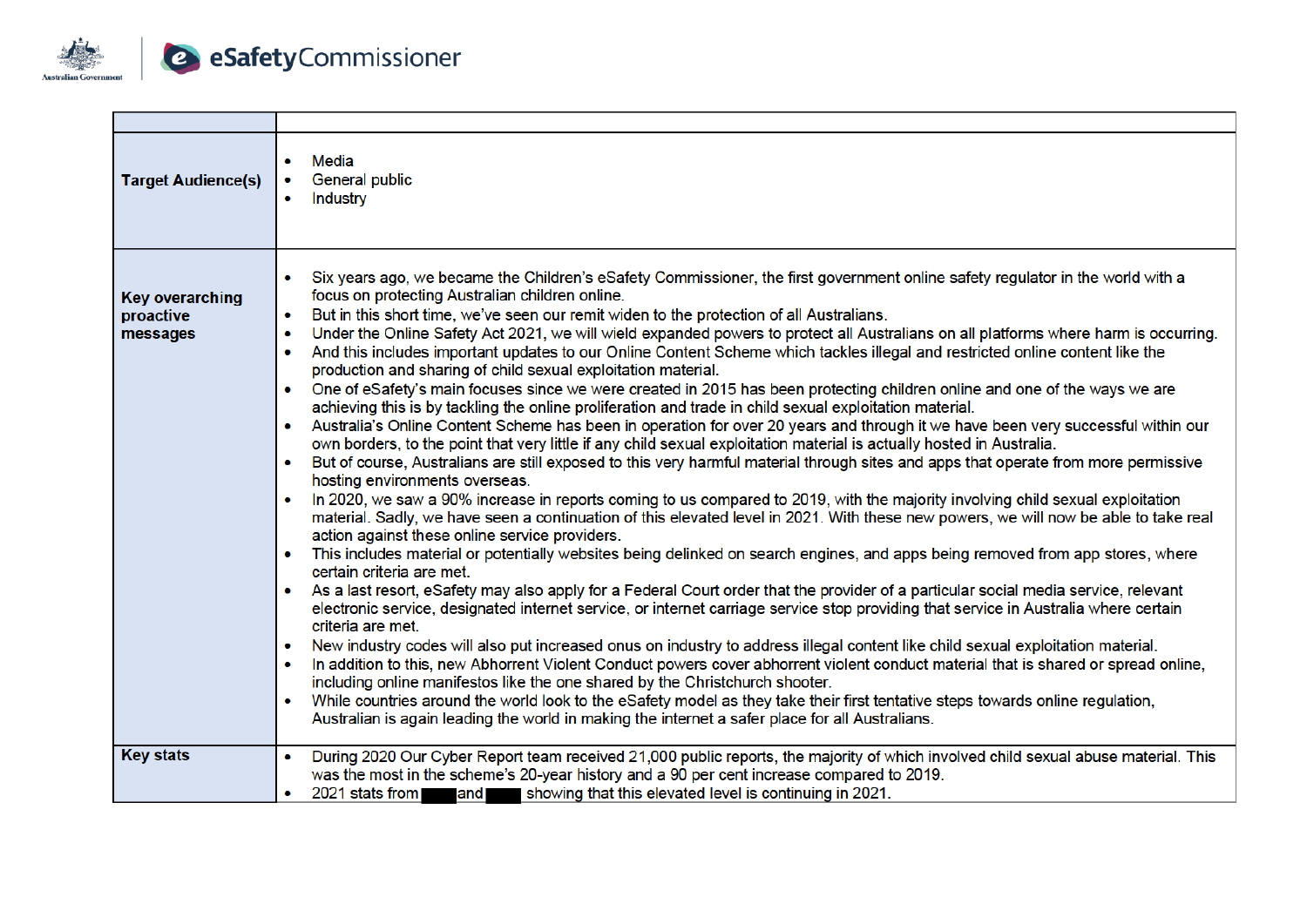

### **Communications action plan**

| <b>Channel/Audience</b> | Aim                                                                                                                                                                                                                                                                                                                                                                                                                                                                                                                                                                                                                                                                                                      | Communications collateral - items required                                                                                                                                                                                                                                                                           | Who to action | By When?    |
|-------------------------|----------------------------------------------------------------------------------------------------------------------------------------------------------------------------------------------------------------------------------------------------------------------------------------------------------------------------------------------------------------------------------------------------------------------------------------------------------------------------------------------------------------------------------------------------------------------------------------------------------------------------------------------------------------------------------------------------------|----------------------------------------------------------------------------------------------------------------------------------------------------------------------------------------------------------------------------------------------------------------------------------------------------------------------|---------------|-------------|
| Media                   | regarding updates to our Online<br><b>Content Scheme and Abhorrent</b><br>Violent Conduct powers. This<br>would include latest statistics<br>that show elevated reports of<br>CSEM continue into 2021 from<br>2020 when compared to 2019<br>before the pandemic.<br>Our Online Content Scheme will<br>now be able to tackle CSEM no<br>matter where it is hosted, ability<br>to delink rogue websites on<br>search engines and remove<br>apps from app stores. There<br>also will be some significant<br>penalties for services that<br>repeatedly fail to comply.<br>Additionally, new Abhorrent<br>Violent Content powers cover<br>material that promotes or incites<br>terrorism including manifestos | Embargoed media release with weblink<br>to regulatory guidance document (to be<br>provided to journalist ahead of interview)<br>Embargoed regulatory guidance (to be<br>provided to journalist ahead of interview)<br>Q&As and talking points for Julie<br>Radio Release grabs recorded by Julie<br>ahead of launch. |               | 16 December |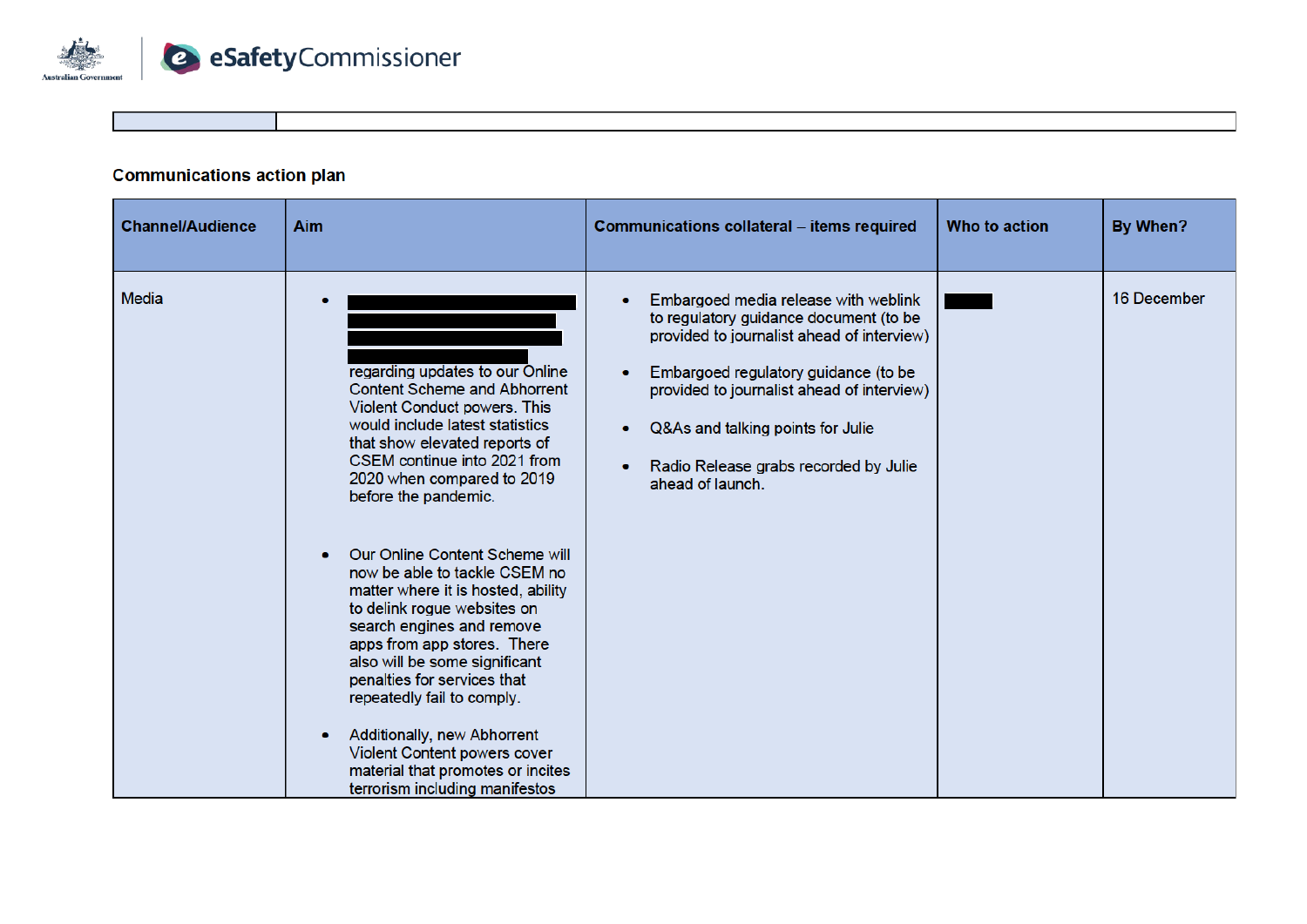

| <b>Channel/Audience</b> | <b>Aim</b>                                                                                                                         | Communications collateral – items required                                                                                              | Who to action | By When?                    |
|-------------------------|------------------------------------------------------------------------------------------------------------------------------------|-----------------------------------------------------------------------------------------------------------------------------------------|---------------|-----------------------------|
|                         | like the one shared by the<br>Christchurch shooter.                                                                                |                                                                                                                                         |               |                             |
| Social Media            | To explain the updates to both<br>schemes to the industry and<br>general public.                                                   | Series of short posts on our social<br>channels on day of launch with link to<br>media story and weblink to our<br>regulatory guidance. |               | 20 December                 |
| Website                 | To explain the updates to our<br>Online Content Scheme and our<br><b>Abhorrent Violent Conduct</b><br>powers to the general public | Potential for a landing page.                                                                                                           |               | 20 December<br>(going live) |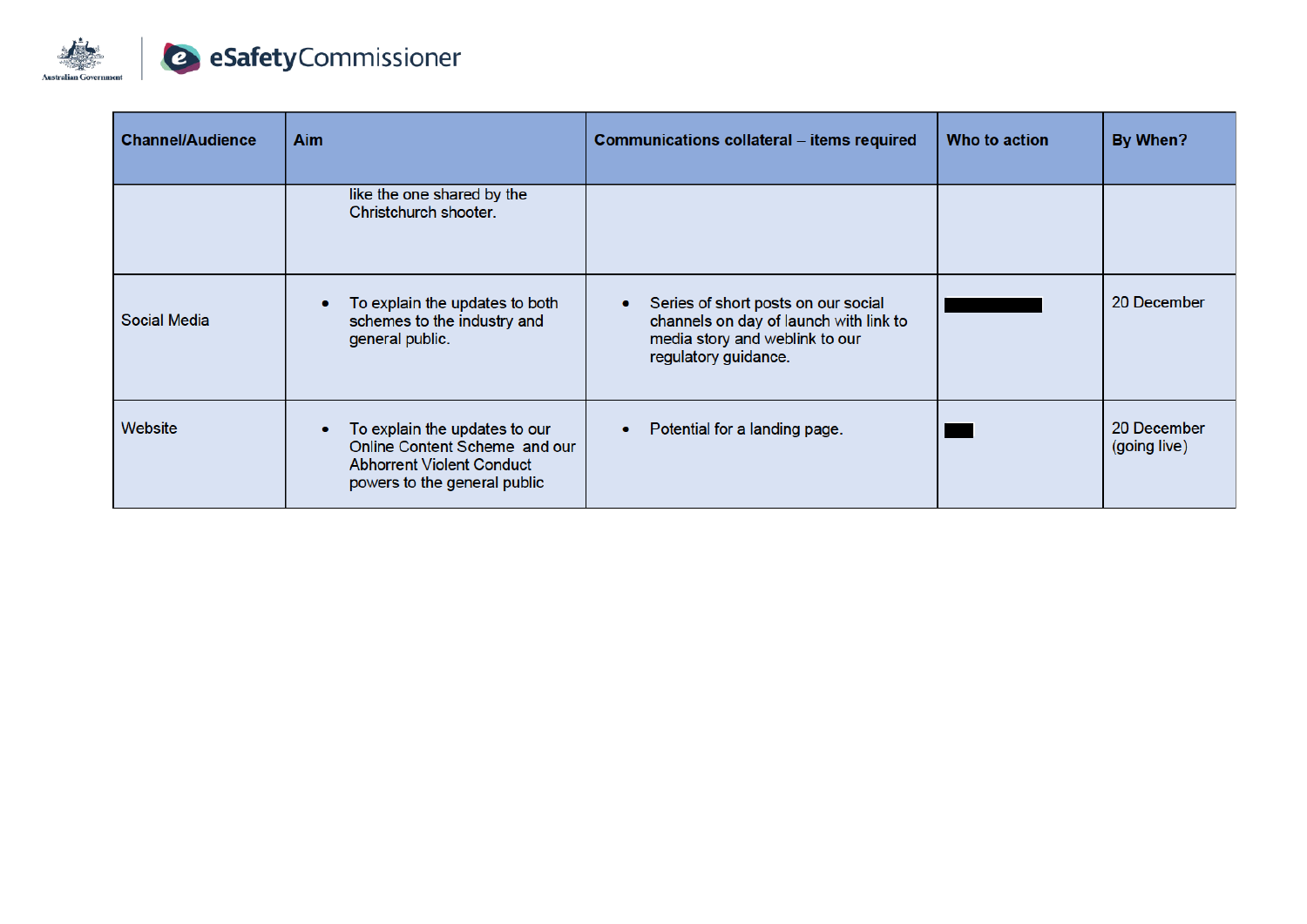

# **Media release**

#### **EMBARGOED UNTIL 12.01am 20 December 2021**

**Strong new powers to tackle child sexual exploitation and abhorrent violent conduct material online**

Australia's eSafety Commissioner will soon have significantly strengthened powers to protect Australians from exposure to harmful illegal online content, including child sexual exploitation material, no matter where in the world it is hosted under new regulatory guidance released today.

Under updates to Australia's Online Content Scheme, online service providers who fail to comply with eSafety removal notices to take down illegal content that is accessible to Australians face financial penalties of up to \$111,000 per offence for individuals and \$555,000 for corporations.

Those services may also have their sites delinked from search engines and their apps removed from app stores if they fail to comply.

As a last resort, where a service is deemed to pose a serious threat to the safety of Australians, eSafety may also apply for a Federal Court order that the provider of a particular social media service, relevant electronic service, designated internet service, or internet carriage service stop providing that service in Australia.

"One of eSafety's main focuses since we were created in 2015 has been protecting children online and one of the most important ways we are achieving this is by tackling the online proliferation and trade in child sexual exploitation material," eSafety Commissioner Julie Inman Grant said.

"Australia's Online Content Scheme has been in operation for over 20 years and through it we have been very successful within our own borders, to the point that very little if any child sexual exploitation material is actually hosted in Australia.

"But of course, Australians are still exposed to this very harmful material through sites and apps that operate from more permissive hosting environments overseas.

"And our statistics show this. In 2020, we received over 21,000 public reports through our Online Content Scheme, the majority of which involved child sexual exploitation material. This was the most in the scheme's 20-year history and a 90 per cent increase compared to 2019. Sadly, we have seen a continuation of this elevated level in 2021 and it represents a new normal.

"With these new powers, we will now be able to take real action to disrupt the trade in this distressing material and if online service providers fail to comply with our removal notices, they will face very real and significant consequences."